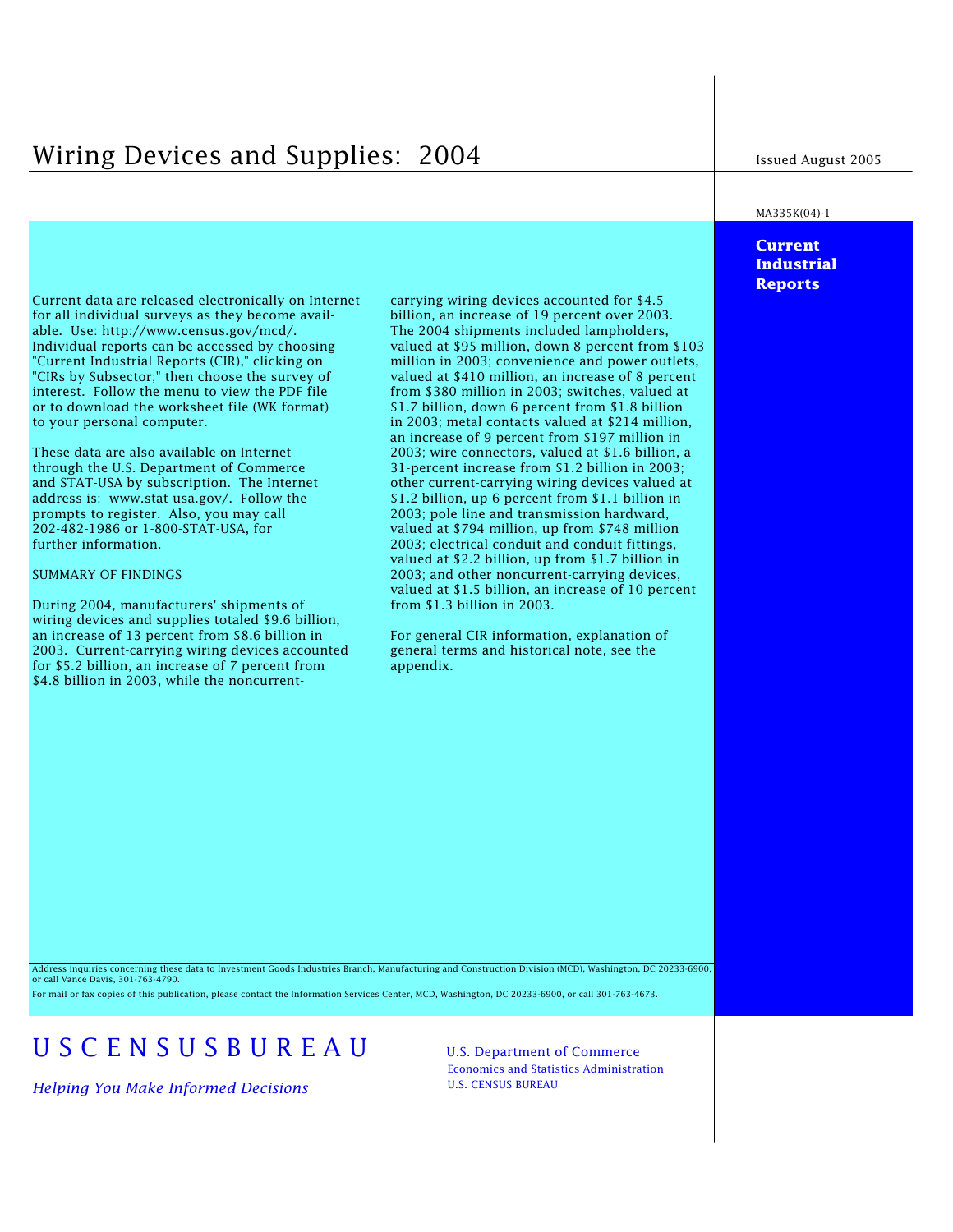Table 1. Value of Shipments of Wiring Devices and Supplies by Class of Product: 1995 to 2004 [Millions of dollars]

| Product<br>code                         | Product description                                                                                                      | 2004                | 2003                | 2002                  | 2001                  | 2000                  | 1999                  | 1998                  | 1997                  | 1996                  | 1995                  |
|-----------------------------------------|--------------------------------------------------------------------------------------------------------------------------|---------------------|---------------------|-----------------------|-----------------------|-----------------------|-----------------------|-----------------------|-----------------------|-----------------------|-----------------------|
| 335931<br>3359311<br>3359313            | Convenience and power outlets, both                                                                                      | 5,154<br>95         | 4,802<br>103        | 4,808<br>116          | 5,197<br>155          | 5,585<br>156          | 5,396<br>159          | 5,448<br>194          | 5,300<br>194          | 4,836<br>193          | 4,772<br>201          |
| 3359315<br>3359317                      | general and special purpose, excluding<br>Switches for electrical circuitry<br>Metal contacts precious and other         | 410<br>1,653<br>214 | 380<br>1.777<br>197 | 370<br>1,515<br>180   | 370<br>1,635<br>184   | 409<br>1,869<br>246   | 415<br>1,752<br>236   | 461<br>1,840<br>226   | 436<br>1,775<br>214   | 375<br>1,612<br>239   | 364<br>1,623<br>259   |
| 3359319<br>335931A                      | Wire connectors for electrical<br>Other current-carrying wiring devices,<br>including attachment plug caps,              |                     |                     |                       |                       | 1,546                 |                       | 1,517 1,450           | 1,462                 | 1,235                 | 1,194                 |
|                                         | connector bodies, lightning arresters,<br>and pin and sleeve convenience                                                 |                     |                     |                       |                       |                       | 1,317 1,277 1,219     |                       |                       | 1,182 1,130           |                       |
| 335932<br>3359321<br>3359323<br>3359325 | Pole line and transmission hardware<br>Electrical conduit and conduit fittings 2,232<br>Other noncurrent-carrying wiring | 794                 | 748<br>1,694        | 4,021<br>717<br>1,915 | 4,552<br>778<br>2,079 | 5,004<br>939<br>2,308 | 4,660<br>958<br>2,306 | 4,463<br>852<br>2,126 | 4,424<br>856<br>2,184 | 3,938<br>704<br>1,960 | 3,915<br>673<br>2,050 |
|                                         |                                                                                                                          |                     |                     | 1,389 1,695           |                       | 1,757                 | 1,396                 | 1,485                 | 1.384                 | 1,274 1,192           |                       |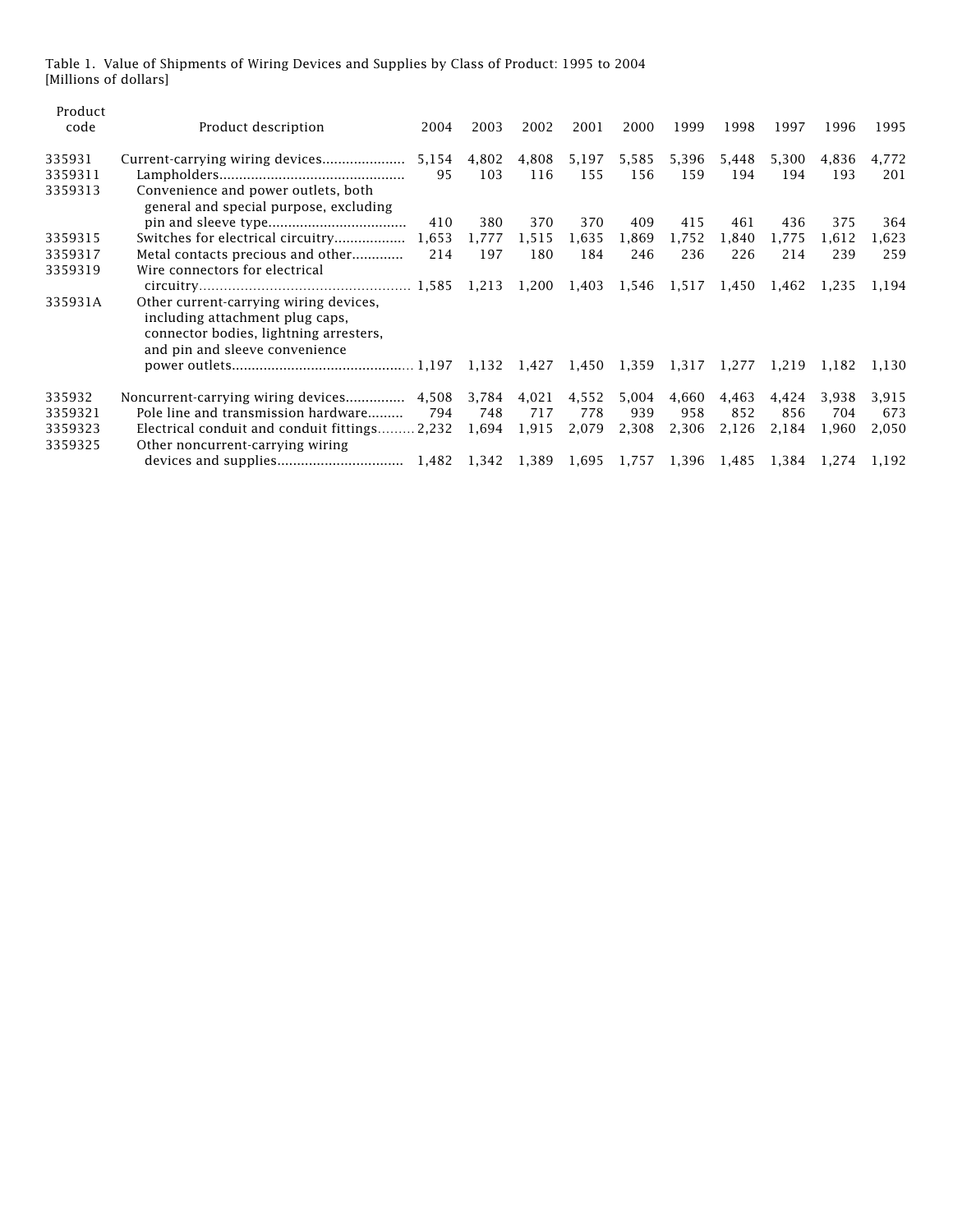|                 |                                                                           | No.            |    | 2004           |                | 2003 |                |    |                |
|-----------------|---------------------------------------------------------------------------|----------------|----|----------------|----------------|------|----------------|----|----------------|
| Product<br>code | Product description                                                       | of<br>cos.     |    | Quantity       | Value          |      | Quantity       |    | Value          |
|                 |                                                                           | (X)            |    | (X)            | 9,661,697      |      | (X)            | r/ | 8,586,270      |
| 335931          |                                                                           | (X)            |    | (X)            | 5,154,439      |      | (X)            | r/ | 4,802,156      |
| 3359311         |                                                                           | 16             |    | 259,281        | 95,081         |      | 282,616        |    | 102,700        |
|                 | Incandescent:                                                             |                |    |                |                |      |                |    |                |
| 3359311102      | Push through and pull types, all                                          |                |    |                |                |      |                |    |                |
|                 | materials, threaded, medium base                                          |                |    |                |                |      |                |    |                |
|                 | only, excluding outlet box type                                           |                |    |                |                |      |                |    |                |
|                 |                                                                           | 3              |    | (D)            | (D)            |      | (D)            |    | (D)            |
| 3359311104      | Outlet box, threaded, medium base                                         |                |    |                |                |      |                |    |                |
|                 |                                                                           | 3              | a/ | 13,826         | 14,662         |      | 14,197         |    | 14,822         |
| 3359311106      | Weatherproof, threaded, medium                                            |                |    |                |                |      |                |    |                |
|                 |                                                                           | 3              |    | (D)            | (D)            |      | (D)            |    | (D)            |
| 3359311108      |                                                                           | $\overline{4}$ |    | 12,836         | 9,118          |      | 13,435         |    | 9,354          |
| 3359311111      | Sign and fixture, medium base                                             |                |    |                |                |      |                |    |                |
|                 |                                                                           | 3              |    | (D)            | (D)            |      | (D)            |    | (D)            |
| 3359311112      | All other incandescent, medium,                                           |                |    |                |                |      |                |    |                |
|                 | admedium, intermediate, lumiline,<br>miniature, including but not limited |                |    |                |                |      |                |    |                |
|                 | to pin-type, cleat, hasp, and socket                                      |                |    |                |                |      |                |    |                |
|                 | interiors sold separately, all bases 1/                                   | 8              |    | 46,767         | 33,089         |      | 55,169         |    | 38,612         |
|                 | Fluorescent:                                                              |                |    |                |                |      |                |    |                |
| 3359311114      |                                                                           | 5              |    | 148,272        | 19.272         |      | 163,683        |    | 21,724         |
| 3359311116      |                                                                           | 3              |    | (D)            | (D)            |      | (D)            |    | (D)            |
| 3359311118      |                                                                           | 5              |    | (D)            | (D)            |      | (D)            |    | (D)            |
| 3359311121      | All other fluorescent, including but not                                  |                |    |                |                |      |                |    |                |
|                 | limited to circline, panelescent and                                      |                |    |                |                |      |                |    |                |
|                 |                                                                           | 5              |    | 37,580         | 18,940         |      | 36,132         |    | 18,188         |
| 3359311122      | All other lampholders, including cold cathode                             |                |    |                |                |      |                |    |                |
|                 | neon and bases for quartz lamps quartz                                    |                |    |                |                |      |                |    |                |
|                 |                                                                           | 3              |    | (D)            | (D)            |      | (D)            |    | (D)            |
|                 |                                                                           |                |    |                |                |      |                |    |                |
| 3359313         | Convenience and power outlets, both general                               |                |    |                |                |      |                |    |                |
|                 | and special purpose, excluding pin and                                    |                |    |                |                |      |                |    |                |
|                 |                                                                           | 8              | a/ | 259,784        | 410,274        |      | 233,219        |    | 380,347        |
| 3359313102      | Receptacles with GFIC (all types, all                                     | 2              |    | (D)            |                |      |                |    |                |
|                 | Receptacles without GFIC:                                                 |                |    |                | (D)            |      | (D)            |    | (D)            |
| 3359313104      |                                                                           | 3              |    | (D)            | (D)            |      | (D)            |    | (D)            |
|                 | 2-pole, 3-wire and up (flush):                                            |                |    |                |                |      |                |    |                |
| 3359313106      | Locking, 15 amperes and under 5/                                          | $\overline{c}$ |    | (D)            | (D)            |      | (D)            |    | (D)            |
| 3359313108      |                                                                           | 5              | a/ | 96,445         | 81,150         | a/   | 93,448         |    | 77,401         |
| 3359313111      | Nonlocking, 15 amperes and under                                          | 5              | a/ | 88,889         | 64,073         | a/   | 71,124         |    | 55,500         |
| 3359313112      |                                                                           | 5              | a/ | 38,197         | 60,686         | a/   | 34,453         |    | 54,298         |
| 3359313114      | Appliance and special applications all                                    |                |    |                |                |      |                |    |                |
|                 |                                                                           | 3              |    | (D)            | (D)            |      | (D)            |    | (D)            |
| 3359313116      | All other types, including dust and                                       |                |    |                |                |      |                |    |                |
|                 | explosion proof, surface and 2-pole/                                      |                |    |                |                |      |                |    |                |
|                 |                                                                           | 5              | a/ | 36,253         | 204,365        |      | 34,194         |    | 193,148        |
|                 |                                                                           |                |    |                |                |      |                |    |                |
| 3359315         |                                                                           | 52             |    | 669.950        | 1,652,557      | r/   | 638,697        | r/ | 1,777,128      |
|                 | General use flush-mounted switches,                                       |                |    |                |                |      |                |    |                |
|                 | designed for mounting in switch or outlet                                 |                |    |                |                |      |                |    |                |
|                 | boxes (except dimmers):                                                   |                |    |                |                |      |                |    |                |
| 3359315102      | Ac (except mercury):<br>Single pole, 15 amperes and under 6/              | 5              |    | 105,488        | 106,903        | r/   | 93,401         |    | 95,847         |
| 3359315104      | Single pole, over 15 amperes 6/                                           | $\overline{4}$ |    | (D)            | (D)            |      | (D)            |    | (D)            |
| 3359315106      | Other than single pole, including but                                     |                |    |                |                |      |                |    |                |
|                 | not limited to double pole 3-way.                                         |                |    |                |                |      |                |    |                |
|                 |                                                                           | 5              | a/ | 47,876         | 84,906         |      | 40,934         |    | 72,978         |
| 3359315108      |                                                                           | $\overline{2}$ |    | (D)            | (D)            |      | (D)            |    | (D)            |
| 3359315111      | All other general use switches, including                                 |                |    |                |                |      |                |    |                |
|                 | surface mounted, mercury, etc. 7/                                         | $7^{\circ}$    | a/ | 4,775          | 5,840          | a/r/ | 6,174          | r/ | 6,909          |
|                 |                                                                           |                |    |                |                |      |                |    |                |
|                 | Special purpose switches:                                                 |                |    |                |                |      |                |    |                |
| 3359315312      | Appliance and fixture, including pendant                                  |                |    |                |                |      |                |    |                |
|                 | and canopy types and variable speed                                       |                |    |                |                |      |                |    |                |
|                 |                                                                           | 10             |    | 29,699         | 60,736         |      | 26,636         |    | 60,321         |
| 3359315314      | Precision (1/8-inch gap or less) snap-acting                              |                |    |                |                |      |                |    |                |
| 3359315616      |                                                                           | $\,6\,$        |    | 67,768         | 82,310         |      | 62,737         |    | 68,076         |
| 3359315218      |                                                                           | 8<br>19        |    | (D)<br>201,927 | (D)<br>677,013 | a/   | (D)<br>200,520 | r/ | (D)<br>710,156 |
|                 |                                                                           |                | a/ |                |                |      |                |    |                |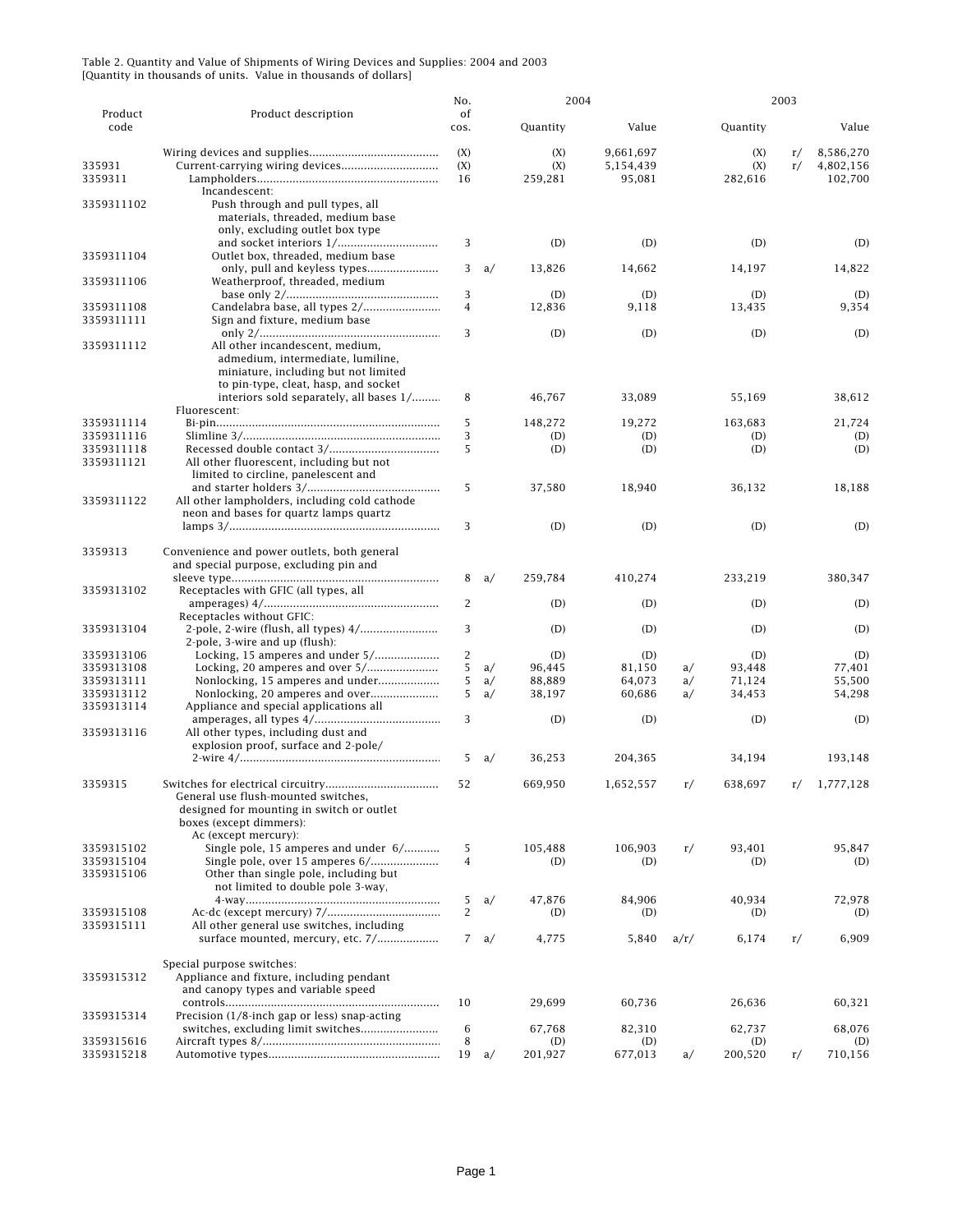|                                        |                                                                                                                                                                                                                              | No.                 |         |                | 2004           |      |                | 2003 |                   |
|----------------------------------------|------------------------------------------------------------------------------------------------------------------------------------------------------------------------------------------------------------------------------|---------------------|---------|----------------|----------------|------|----------------|------|-------------------|
| Product<br>code                        | Product description                                                                                                                                                                                                          | of<br>cos.          |         | Quantity       | Value          |      | Quantity       |      | Value             |
| 3359315321                             | All other special purpose switches, including<br>foot actuated, light sensing and signal                                                                                                                                     |                     |         |                |                |      |                |      |                   |
|                                        | Dimmers:<br>Incandescent:                                                                                                                                                                                                    |                     | $21$ b/ | 196,588        | 429,199        | b/r/ | 178,113        | r/   | 395,040           |
| 3359315422<br>3359315424<br>3359315426 | Infinitely variable, 600 watts or less 9/<br>Infinitely variable, over 600 watts 9/<br>All other types, including but not limited to                                                                                         | $\overline{4}$<br>5 |         | (D)<br>(D)     | (D)<br>(D)     |      | 14,215<br>537  |      | 152,180<br>20,553 |
|                                        | portable lamps and high-low switches 9/                                                                                                                                                                                      | 5                   |         | 15,829         | 205,650        | r/   | 15,430         |      | 195,068           |
| 3359317                                |                                                                                                                                                                                                                              | 15                  |         | (S)            | 214,094        |      | (S)            | r/   | 197,242           |
| 3359319<br>3359319102                  | Wire connectors, including connectors used<br>Pressure connectors, where pressure is                                                                                                                                         | 50                  | a/      | 32,201,904     | 1,584,940      |      | 29,301,338     |      | 1,213,015         |
|                                        | applied by screw, cone, or other mechanical                                                                                                                                                                                  | 18                  | b/      | 566,164        | 179,170        | b/   | 536,614        | r/   | 166,861           |
| 3359319104                             | Compression connectors, uninsulated<br>terminals and splicers, tool installed                                                                                                                                                | 20                  |         | 2,803,105      | 184,389        | r/   | 2,613,175      | r/   | 152,749           |
| 3359319106                             | Preinsulated terminals and splicers, tool                                                                                                                                                                                    | 14                  |         | 892,587        | 363,780        | r/   | 770,562        | r/   | 138,664           |
| 3359319108                             | Banded or strip terminals and splicers,                                                                                                                                                                                      | $\overline{7}$      |         | 1,517,875      | 49,902         |      | 1,500,369      |      | 47,573            |
| 3359319111<br>3359319112               | Pigtail connectors, including wire nuts 10/<br>Blade or pin type, separable terminations                                                                                                                                     | 8                   |         | (D)            | (D)            |      | (D)            |      | (D)               |
| 3359319114                             | Other wire connectors, n.e.c., including solder                                                                                                                                                                              | 8                   |         | (D)            | (D)            |      | (D)            |      | (D)               |
|                                        |                                                                                                                                                                                                                              | 24                  |         | 26,422,173     | 807.699        |      | 23,880,618     |      | 707,168           |
| 335931A                                | Other current-carrying wiring devices,<br>including attachment plug caps, connector<br>bodies, lightening arrestors, pin and sleeve                                                                                          |                     |         |                |                |      |                |      |                   |
|                                        | Attachment plug caps and flanged outlets,<br>including motor bases, all types; including<br>fused, fuseless, switch, and switchless:                                                                                         | 80                  |         | (X)            | 1,197,493      |      | (X)            | r/   | 1,131,724         |
| 335931A102                             | 2-pole, 2-wire, all types, general use<br>locking and nonlocking, all amperages                                                                                                                                              | 6                   | c/      | 11,390         | 6,107          | a/   | 13,054         |      | 6,780             |
| 335931A104                             | 2-pole, 3-wire and up:                                                                                                                                                                                                       | 6                   | b/      | 872            | 3,852          | b/   | 762            |      | 3,511             |
| 335931A106                             |                                                                                                                                                                                                                              | 6                   | b/      | 3,974          | 23,711         | c/   | 3,673          |      | 21,241            |
| 335931A107                             | Nonlocking, all amperes 11/                                                                                                                                                                                                  | 10                  |         | (D)            | (D)            |      | (D)            |      | (D)               |
| 335931A112                             | All other types (except pin and sleeve),<br>including dust and explosion proof,<br>appliance and other special                                                                                                               |                     |         |                |                |      |                |      |                   |
|                                        | Connector bodies and flanged outlets, all                                                                                                                                                                                    | 4                   | c/      | 65,379         | 127,580        | c/   | 65,037         |      | 123,335           |
| 335931A114                             | types:<br>2-pole, 2-wire, all types, all amperages<br>2-pole, 3-wire and up:                                                                                                                                                 | 4                   |         | (D)            | (D)            |      | (D)            |      | (D)               |
| 335931A116                             | Locking, 15 amperes and under                                                                                                                                                                                                | $\overline{7}$      | a/      | 4,225          | 37,523         | a/   | 3,476          |      | 29,488            |
| 335931A118                             |                                                                                                                                                                                                                              | 8                   |         | 1,209          | 17,476         |      | 1,142          |      | 15,774            |
| 335931A119                             |                                                                                                                                                                                                                              |                     | $7$ b/  | 5,016          | 22,364         |      | 4,756          |      | 20,815            |
| 335931A124                             | All other types (except pin and sleeve),<br>including dust and explosion proof,                                                                                                                                              |                     |         |                |                |      |                |      |                   |
|                                        | appliance, and other special application<br>Pin and sleeve convenience and power<br>outlets, attachment plug caps, and<br>connector bodies:<br>Pin and sleeve, general purpose (120<br>volts and over, 20 amperes and over): | 6                   |         | (D)            | (D)            |      | (D)            |      | (D)               |
| 335931A126                             | Convenience and power outlets 12/                                                                                                                                                                                            | 7                   |         | (D)            | (D)            |      | (D)            |      | (D)               |
| 335931A128                             |                                                                                                                                                                                                                              | 6                   |         | 39             | 5,034          |      | 37             |      | 4,702             |
| 335931A131                             |                                                                                                                                                                                                                              | 6                   |         | (D)            | (D)            |      | (D)            |      | (D)               |
| 335931A132                             | All other pin and sleeve, including dust<br>and explosion proof 20 amperes types,                                                                                                                                            |                     |         |                |                |      |                |      |                   |
|                                        |                                                                                                                                                                                                                              | $\sqrt{4}$          |         | 19,483         | 98,644         | r/   | 17,242         | r/   | 93,987            |
| 335931A134<br>335931A136               |                                                                                                                                                                                                                              | 3                   | $17$ b/ | (D)<br>126,729 | (D)<br>222,166 | a/r/ | (D)<br>128,461 | r/   | (D)<br>213,435    |
|                                        |                                                                                                                                                                                                                              |                     |         |                |                |      |                |      |                   |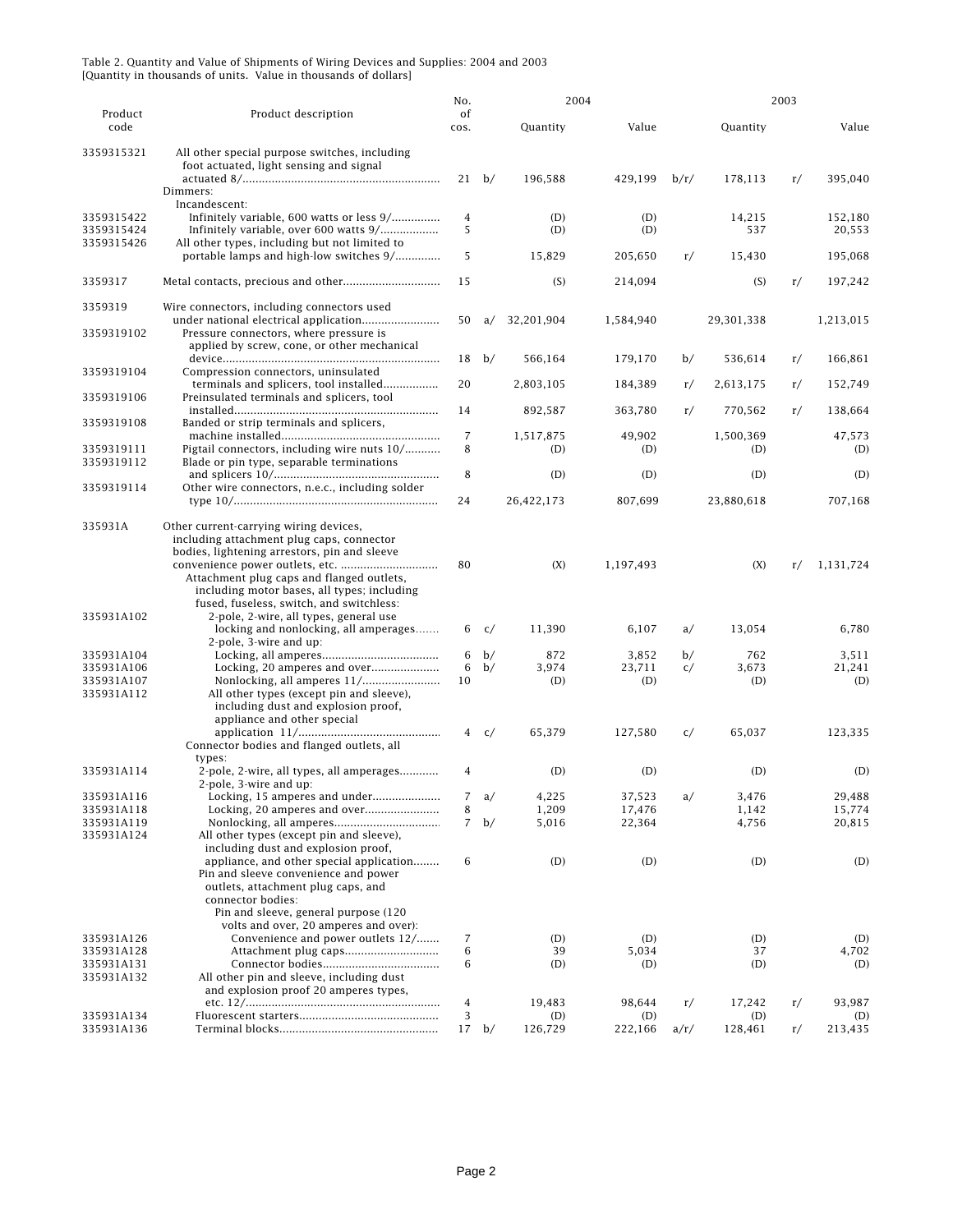|                                        |                                                                                                                                                                                                                                            | No.         |        | 2004                          |    |                               |      | 2003                          |            |                               |
|----------------------------------------|--------------------------------------------------------------------------------------------------------------------------------------------------------------------------------------------------------------------------------------------|-------------|--------|-------------------------------|----|-------------------------------|------|-------------------------------|------------|-------------------------------|
| Product<br>code                        | Product description                                                                                                                                                                                                                        | of<br>cos.  |        | Quantity                      |    | Value                         |      | Quantity                      |            | Value                         |
| 335931A138                             | Lightning arresters for alternating current<br>power transmission systems and sub-<br>stations; U.S. designation, station and<br>intermediate, I.E.C. designation 10kA and                                                                 | 4           |        | (X)                           |    | 32,119                        |      | (X)                           | r/         | 31,432                        |
| 335931A141                             | Lightning arresters for alternating current<br>power distribution systems and sub-<br>stations; U.S. designation distribution<br>and secondary I.E.C. designation 5kA                                                                      |             |        |                               |    |                               |      |                               |            |                               |
| 335931A144                             | Surge suppressors, designed for equipment                                                                                                                                                                                                  | 4           |        | (X)                           |    | 99,745                        |      | (X)                           | a/r/       | 99.140                        |
| 335931A146                             | operating on 110/120 volt circuits<br>Electric harnesses and assemblies,<br>excluding engine harnesses (from                                                                                                                               | 14<br>17    |        | (X)                           |    | 74,591                        |      | (X)                           | a/         | 84,452<br>126,693             |
| 335931A148                             | All other wiring devices with integral<br>ground fault circuit interrupting                                                                                                                                                                |             |        | (X)                           |    | 148,581                       |      | (X)                           | r/         |                               |
| 335931A151                             | capabilities, excluding circuit breakers 13/<br>Miscellaneous, including combination<br>devices, adapters, current taps, surface<br>extensions, rosettes, choke coils, rail bonds,                                                         | 3           |        | (D)                           |    | (D)                           |      | (D)                           |            | (D)                           |
|                                        | and overhead trolley line materials 13/                                                                                                                                                                                                    | 24          |        | (X)                           |    | 278,000                       |      | (X)                           | r/         | 256,939                       |
| 335932<br>3359321<br>3359321102        | Noncurrent-carrying wiring devices<br>Pole and transmission line hardware<br>Pole and transmission line construction<br>materials, also known as overhead and<br>underground line hardware for electric<br>transmission, distribution, and | (X)<br>24   |        | (X)<br>(X)                    |    | 4,507,258<br>793,663          |      | (X)<br>(X)                    | r/         | 3,784,114<br>747,887          |
| 3359321104                             | Pole and transmission line anchors 14/                                                                                                                                                                                                     | 18<br>4     |        | (X)<br>(X)                    | a/ | 567,979<br>(D)                |      | (X)<br>(X)                    | r/         | 570,444<br>(D)                |
| 3359321106                             | All other pole and transmission line                                                                                                                                                                                                       | 9           |        | (X)                           |    | 225,684                       |      | (X)                           | r/         | 177,443                       |
| 3359323<br>3359323101                  | Electrical conduit and conduit fittings<br>Rigid metal conduit, excluding couplings,                                                                                                                                                       | 41          |        | (X)                           |    | 2,232,075                     |      | (X)                           |            | 1,694,094                     |
| 3359323106<br>3359323108               | Nonmetallic conduit (1,000 pounds)<br>Electrical metallic tubing (short tons)                                                                                                                                                              | 6<br>6<br>5 | c/     | 382,559<br>611,374<br>440,139 |    | 361,555<br>288,238<br>703,139 | a/r/ | 253,904<br>568,354<br>444,197 | r/         | 241,545<br>257,713<br>370,257 |
| 3359323111<br>3359323112               | Flexible steel and aluminum conduit<br>Flexible nonmetallic conduit (1,000                                                                                                                                                                 | 3           | b/     | 227,201                       |    | 83,711                        | b/   | 209,215                       |            | 70,941                        |
| 3359323114                             | Raceways and wire ways, including                                                                                                                                                                                                          |             | 7 $a/$ | 243,394                       |    | 98,736                        | a/r/ | 102,290                       | r/         | 42,033                        |
| 3359323116                             | Ventilated cable tray and accessories                                                                                                                                                                                                      | 8<br>5      |        | (X)<br>(X)                    | b/ | 114,291<br>45,240             |      | (X)<br>(X)                    | r/         | 113,811<br>48,336             |
| 3359323118                             | Cast conduit bodies, covers, and<br>Rigid conduit fittings, including couplings,<br>nipples, bends, and elbows:                                                                                                                            | 6           |        | (X)                           |    | (D)                           |      | (X)                           |            | (D)                           |
| 3359323221                             | Couplings, connectors, and unions 15/                                                                                                                                                                                                      | 11          |        | (X)                           |    | 95,037                        |      | (X)                           | r/         | 92,226                        |
| 3359323222<br>3359323224<br>3359323226 | All other rigid conduit fittings<br>Nonmetallic conduit fittings                                                                                                                                                                           | 7<br>6<br>7 |        | (X)<br>(X)<br>(X)             | c/ | 16,713<br>50,843<br>104,409   |      | (X)<br>(X)<br>(X)             | r/<br>a/r/ | 16,784<br>58,335<br>94,361    |
| 3359323228                             | EMT fittings (couplings and connectors):                                                                                                                                                                                                   | 4           |        | (X)                           |    | 6,622                         |      | (X)                           | r/         | 6,389                         |
| 3359323231<br>3359323232               |                                                                                                                                                                                                                                            | 5<br>6      |        | (X)<br>(X)                    |    | 11,084<br>38,098              |      | (X)<br>(X)                    | r/         | 10,442<br>36,254              |
| 3359323234                             | Service entrance caps, ells, and connectors<br>Cable, cord, and flexible conduit fittings:                                                                                                                                                 | 6           |        | (X)                           |    | 3,009                         |      | (X)                           | r/<br>a/r/ | 2,956                         |
| 3359323236<br>3359323238               | Armored cable, metallic sheathed<br>cable, and flexible conduit fittings<br>Liquid-tight flexible conduit fittings                                                                                                                         | 10<br>8     |        | (X)<br>(X)                    | a/ | 74,908<br>56,313              |      | (X)<br>(X)                    | r/         | 107,977<br>50,853             |
| 3359323241                             | Nonmetallic sheathed cable and cord                                                                                                                                                                                                        | 8           |        | (X)                           |    | 23,800                        |      | (X)                           | r/         | 20,925                        |
| 3359323242                             | Other electric conduit fittings                                                                                                                                                                                                            | 9           |        | (X)                           |    | 56,329                        |      | (X)                           | r/         | 51,956                        |
| 3359325                                | Other noncurrent-carrying wiring devices<br>Stamped metal boxes, covers, and<br>accessories, including stamped conduit<br>conduit boxes:                                                                                                   | 49          |        | (X)                           |    | 1,481,520                     |      | (X)                           |            | 1,342,133                     |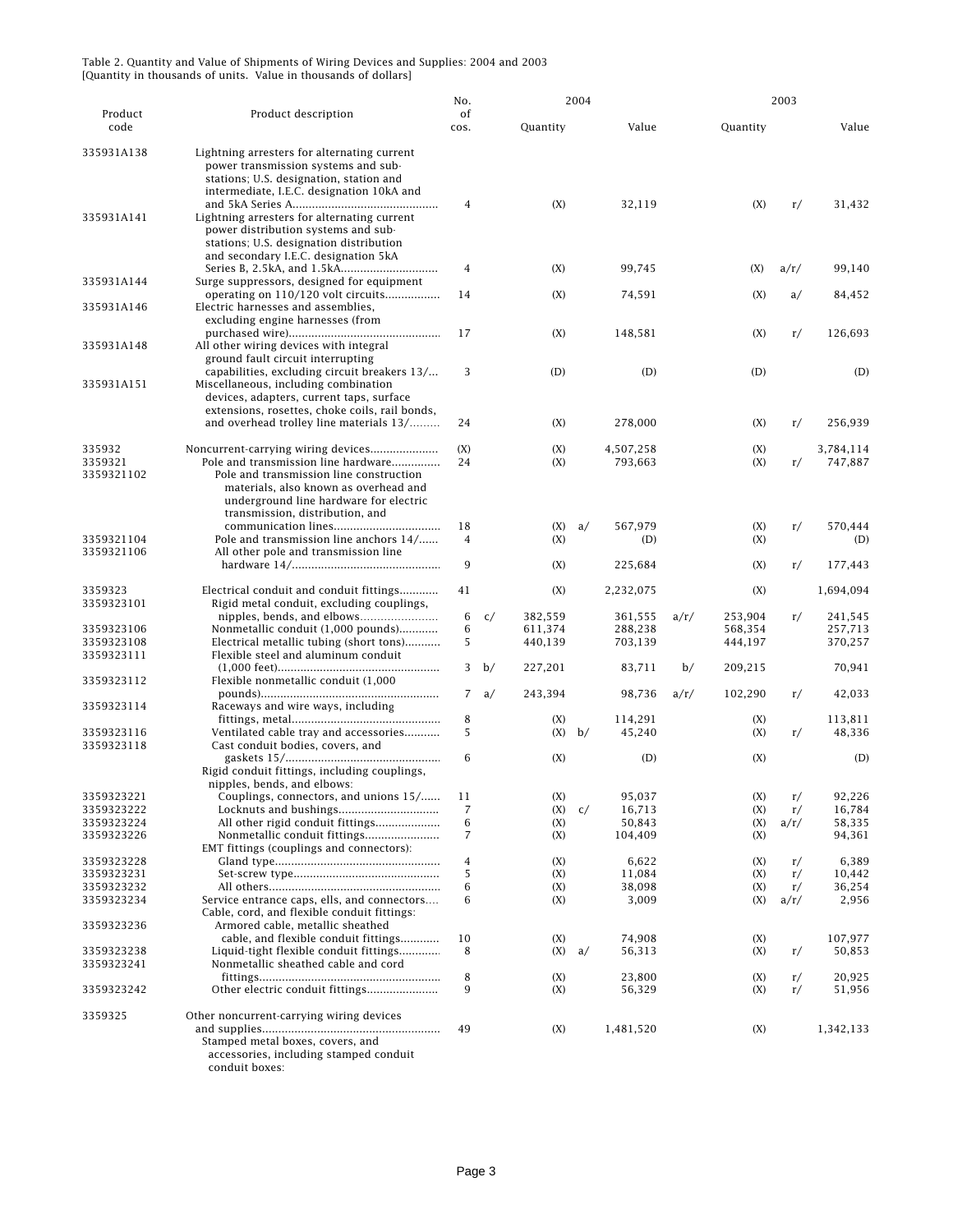|                 |                                           | No.        | 2004     |         |    |          | 2003 |         |
|-----------------|-------------------------------------------|------------|----------|---------|----|----------|------|---------|
| Product<br>code | Product description                       | οf<br>COS. | Quantity | Value   |    | Quantity |      | Value   |
|                 |                                           |            |          |         |    |          |      |         |
| 3359325102      | Switch and receptacle boxes 16/           | 11         | (X)      | (D)     |    | (X)      |      | (D)     |
| 3359325204      |                                           | 4          | (X)      | 162,219 |    | (X)      |      | 147,242 |
| 3359325206      |                                           |            | (X)      | 30.573  |    | (X)      | r/   | 26,919  |
| 3359325208      | Supports, bar hangers, and other          |            |          |         |    |          |      |         |
|                 |                                           | 8          | (X)      | 414,770 |    | (X)      | r/   | 378,460 |
|                 | Cast metal boxes, covers, gaskets, and    |            |          |         |    |          |      |         |
|                 | accessories:                              |            |          |         |    |          |      |         |
| 3359325311      | FS and FD switch and receptacle type      | 6          | (X)      | 14.805  |    | (X)      |      | 14.949  |
| 3359325312      |                                           | 5          | (X)      | (D)     |    | (X)      |      | (D)     |
| 3359325314      |                                           | 12         | (X)      | 106,999 |    | (X)      | r/   | 102,817 |
|                 | Switch, outlet, FM/TV, and telephone wall |            |          |         |    |          |      |         |
|                 | plates:                                   |            |          |         |    |          |      |         |
| 3359325316      |                                           |            | 41,419   | 27,250  | r/ | 49,969   |      | 25,834  |
| 3359325318      |                                           |            | 403,496  | 85,430  | r/ | 449,101  |      | 82,888  |
| 3359325321      |                                           | 14         | (X)      | 220,658 |    | (X)      |      | 220,009 |
| 3359325322      |                                           | 7          | (X)      | 45.283  |    | (X)      |      | 44.589  |
| 3359325324      | Other noncurrent-carrying wiring devices  |            |          |         |    |          |      |         |
|                 |                                           | 24         | (X)      | 373,533 |    | (X)      |      | 298.426 |

 D Withheld to avoid disclosing data for individual companies. n.e.c. Not elsewhere classified. r/Revised by 5 percent or more from previously published data. S Does not meet publication standards. X Not applicable.

 1/Product code 3359311102 is combined with product code 3359311112 to avoid disclosing data for individual companies. 2/Product codes 3359311106 and 3359311111 are combined with product code 3359311108 to avoid disclosing data for individual companies.

 3/Product codes 3359311116, 3359311118, and 3359311122 are combined with product code 3359311121 to avoid disclosing data for individual companies.

 4/Product codes 3359313102, 3359313104, and 3359313114 are combined with product code 3359313116 to avoid disclosing data for individual companies.

5/Product code 3359313106 is combined with product code 3359313108 to avoid disclosing data for individual companies.

6/Product code 3359315104 is combined with product code 3359315102 to avoid disclosing data for individual companies.

7/Product code 3359315108 is combined with product code 3359315111 to avoid disclosing data for individual companies.

 8/Product code 3359315616 is combined with product code 3359315321 to avoid disclosing data for individual companies. 9/For 2004, product codes 3359315422 and 3359315424 are combined with product code 3359315426 to avoid disclosing data for individual companies.

 10/Product codes 3359319111 and 3359319112 are combined with product code 3359319114 to avoid disclosing data for individual companies.

11/Product code 335931A107 is combined with product code 335931A112 to avoid disclosing data for individual companies.

12/Product code 335931A126 is combined with product code 335931A132 to avoid disclosing data for individual companies.

 13/Product code 335931A148 is combined with product code 335931A151 to avoid disclosing data for individual companies. 14/Value of shipments for product code 3359321104 is combined with product code 3359321106 to avoid disclosing data for individual companies.

 15/Value of shipments for product code 3359323118 is combined with product code 3359323221 to avoid disclosing data for individual companies.

 16/Value of shipments for product code 3359325102 is combined with product code 3359325208 to avoid disclosing data for individual companies.

 17/Product code 3359325312 is combined with product code 3359325314 to avoid disclosing data for individual companies.

 Note: Percent of estimation of each item is indicated as follows: a/10 to 25 percent of this item is estimated. b/26 to 50 percent of this item is estimated. c/Over 50 percent of this item is estimated.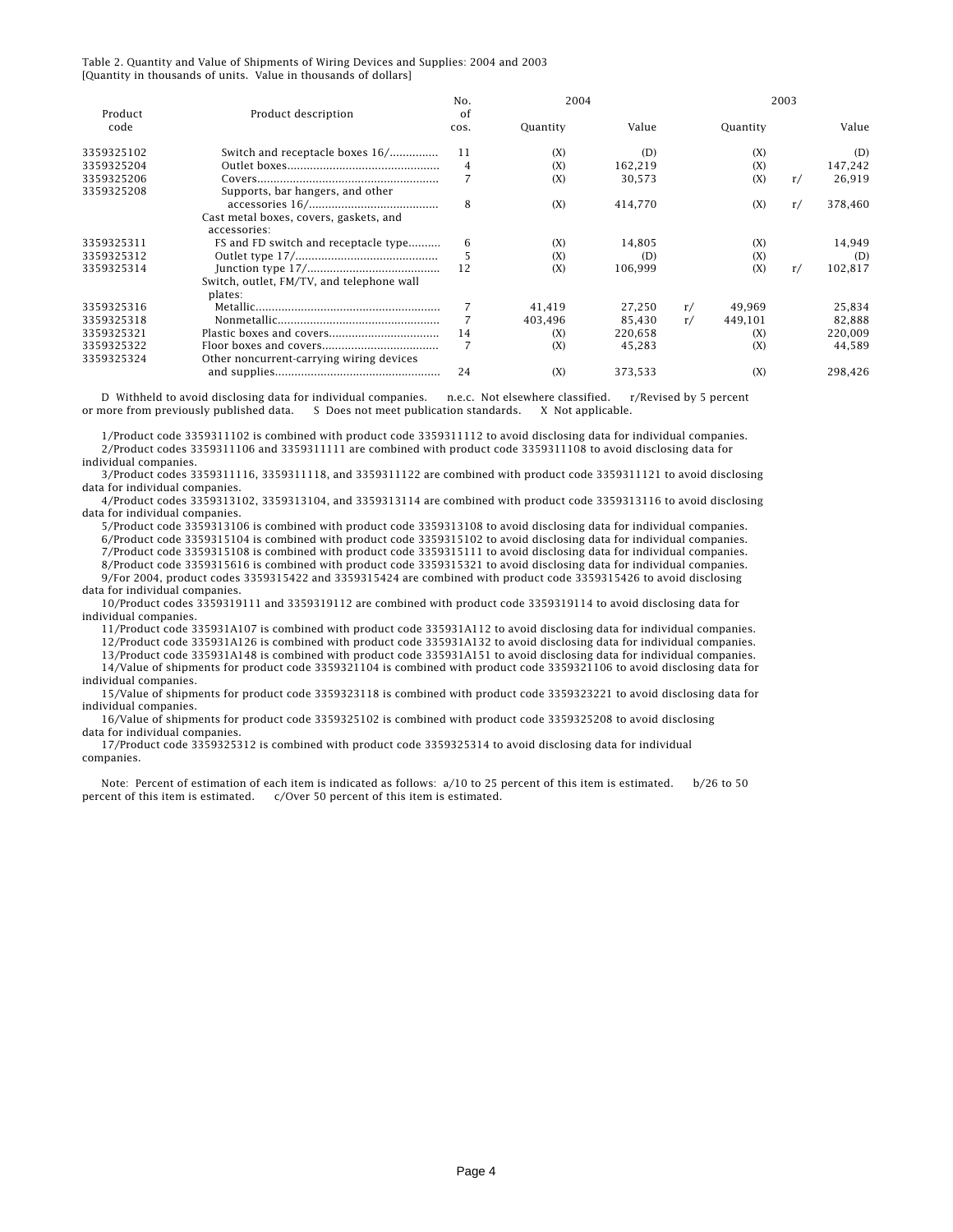| Product description           | Manufacturers'<br>shipments<br>f.o.b. plant $1/$ | Exports of<br>domestic<br>merchandise<br>at port $1/2/$ | Imports for<br>consumption $1/3/$ |
|-------------------------------|--------------------------------------------------|---------------------------------------------------------|-----------------------------------|
| 2004                          |                                                  |                                                         |                                   |
| Lampholders<br>Metal contacts | 95.1<br>214.1                                    | 32.7<br>146.9                                           | 69.3<br>99.6                      |
| 2003                          |                                                  |                                                         |                                   |
| Lampholders<br>Metal contacts | 102.7<br>197.2                                   | 38.2<br>139.0                                           | 65.6<br>72.3                      |

Table 3. Value of Shipments, Exports, and Imports of Selected Wiring Devices: 2004 and 2003 [Millions of dollars]

 1/For comparison of the North American Industry Classification System (NAICS)-based product codes with Schedule B export codes, and HTSUSA import codes, see Table 4.

2/Source: Census Bureau report EM 545, U.S. Exports.

3/Source: Census Bureau report IM 145, U.S. Imports for Consumption.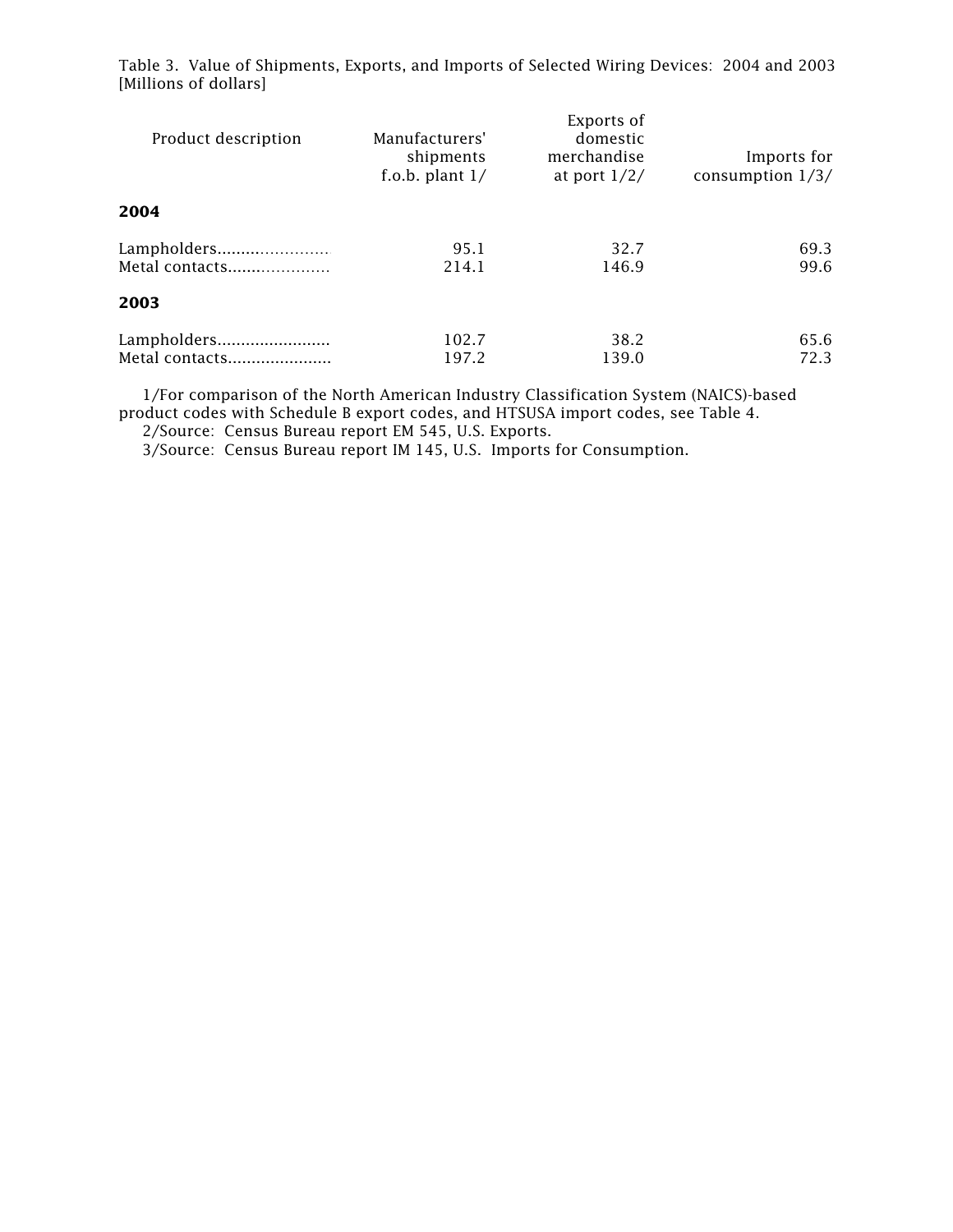| Table 4. Comparison of the North American Industry Classification System (NAICS)-Based Product |
|------------------------------------------------------------------------------------------------|
| Codes with Schedule B Export Codes, and HTSUSA Import Codes: 2004                              |

| Product<br>code                                                  | Production description       | Export<br>code $1/$                                                              | Import<br>$code$ 2/                                                                           |
|------------------------------------------------------------------|------------------------------|----------------------------------------------------------------------------------|-----------------------------------------------------------------------------------------------|
| 3359311                                                          |                              | 8536.61.0000                                                                     | 8536.61.0000                                                                                  |
| 3359317                                                          | Metal contacts               | 8538.90.7040                                                                     | 8538.90.8040                                                                                  |
| 3359315102,<br>104, 106, 108,<br>111, 218, 312,<br>314, 321, 616 | Switches, other than dimmers | 8535.30.0040<br>8536.50.9065                                                     | 8535.30.0040<br>8536.50.9025<br>8536.50.9035<br>8536.50.9050<br>8536.50.9055<br>*8536.50.9065 |
| 3359315422,<br>424, 426                                          | Dimmer switches              | *8533.39.0040<br>8536.50.9040                                                    | *8533.39.0040                                                                                 |
| 3359319                                                          | Wire connectors              | 8536.69.5050                                                                     | *8536.69.8000                                                                                 |
| 3359323                                                          |                              | *8547.20.0000<br>8547.90.0010<br>*8547.90.0020<br>*8547.90.0030<br>*8547.90.0040 | 8547.20.0000<br>8547.90.0010<br>*8547.90.0020<br>*8547.90.0030<br>*8547.90.0040               |

\*This code is partially correlated with the products described.

 1/Source: Harmonized System-based Schedule B, Statistical Classification of Domestic and Foreign Commodities Exported for the United States.

2/Source: Harmonized Tariff Schedule of the United States, Annotated (2004).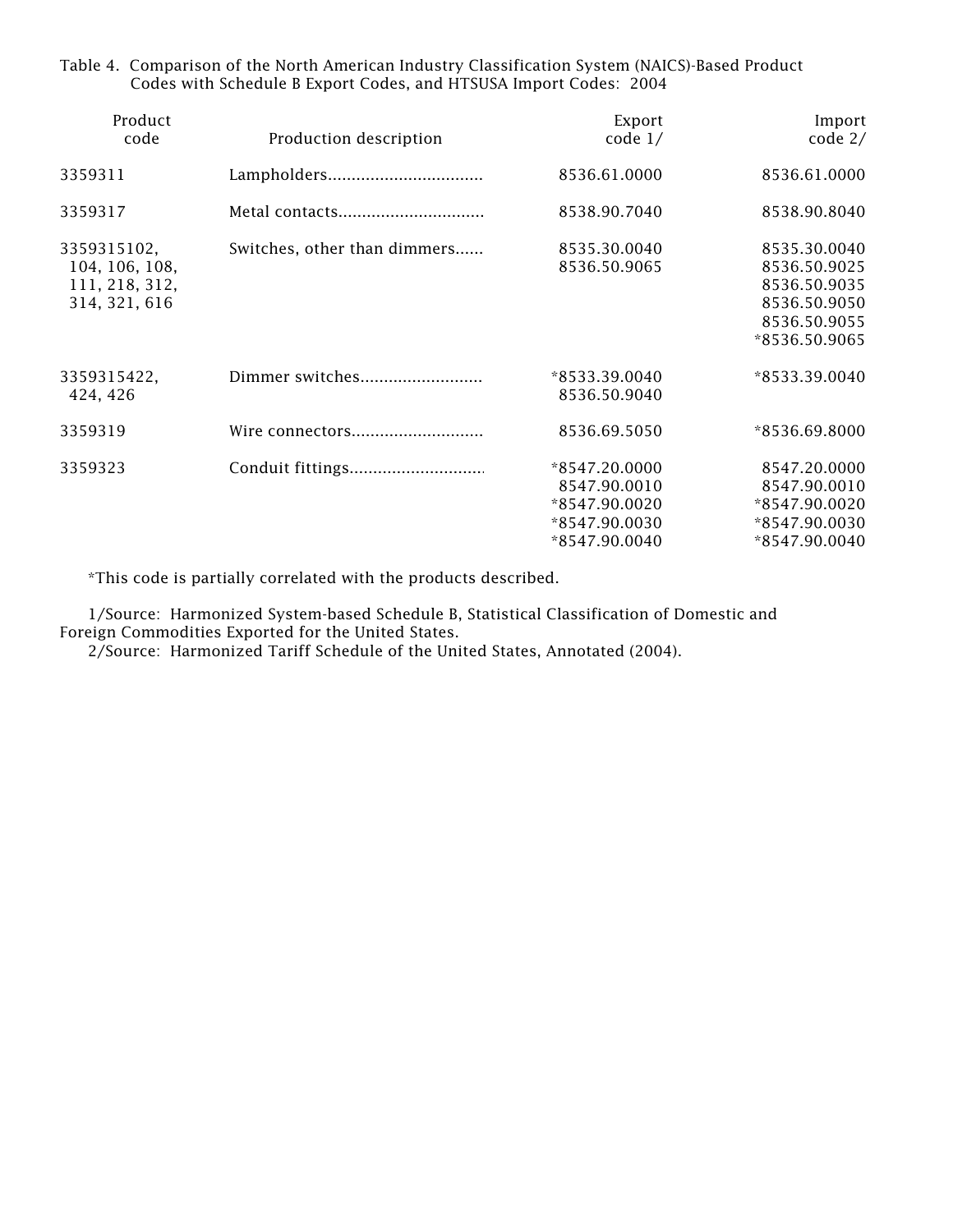# Appendix. General CIR Survey Information, Explanation of General Terms and Historical Note

## **GENERAL**

The CIR program has been providing monthly, quarterly, and annual measures of industrial activity for many years. Since 1904, with its cotton and fats and oils surveys, the CIR program has formed an essential part of an integrated statistical system involving the quinquennial economic census, manufacturing sector, and the annual survey of manufactures. The CIR surveys, however, provide current statistics at a more detailed product level than either of the other two statistical programs.

The primary objective of the CIR program is to produce timely, accurate data on production and shipments of selected products. The data are used to satisfy economic policy needs and for market analysis, forecasting, and decision making in the private sector. The product-level data generated by these surveys are used extensively by individual firms, trade associations, and market analysts in planning or recommending marketing and legislative strategies, particularly if their industry is significantly affected by foreign trade. Although production and shipments information are the two most common data items collected, the CIR program collects other measures also such as inventories, orders, and consumption. These surveys measure manufacturing activity in important commodity areas such as textiles and apparel, chemicals, primary metals, computer and electronic components, industrial equipment, aerospace equipment, and consumer goods.

The CIR program uses a unified data collection, processing, and publication system. The U.S. Census Bureau updates the survey panels for most reports annually and reconciles the estimates to the results of the broader-based annual survey of manufactures and the economic census, manufacturing sector. The manufacturing sector provides a complete list of all producers of the products covered by the CIR program and serves as the primary source for CIR sampling. Where a small number of producers exist, CIR surveys cover all known producers of a product. However, when the number of producers is too large, cutoff and random sampling techniques are used. Surveys are continually reviewed and modified to provide the most up-to-date information on products produced. The CIR program includes a group of mandatory and voluntary surveys. Typically the monthly and quarterly surveys are conducted on a voluntary basis. Those companies that choose not to respond to the voluntary surveys are required to submit a mandatory annual counterpart corresponding to the more frequent survey.

# **NORTH AMERICAN INDUSTRY CLASSIFICATION SYSTEM (NAICS), 1997**

The adoption of the North American Industry Classification System (NAICS) in the 1997 Economic Census has had a major impact on the comparability of current and historic data. Approximately half of the industries in the manufacturing sector of NAICS do not have comparable industries in the Standard Industrial Classification (SIC) system that was used in the past.

While most of the change affecting the manufacturing sector was change within the sector, some industries left manufacturing and others came into manufacturing. Prominent among those that left manufacturing are logging and portions of publishing. Prominent among the industries that came into the manufacturing sector are bakeries, candy stores where candy is made on the premises, custom tailors, makers of custom draperies, and tire retreading. The net effect of the classification changes are such that if the 1997 value of shipments data for all manufacturers were tabulated on an SIC basis, it would be approximately 3 percent higher.

Listed below are the NAICS sectors:

- 21 Mining
- 
- 22 Utilities<br>23 Constru Construction
- 31-33 Manufacturing
- 42 Wholesale Trade
- 44-45 Retail Trade
- 48-49 Transportation and Warehousing<br>51 Information
- 
- 51 Information<br>52 Finance and Finance and Insurance
- 53 Real Estate and Rental and Leasing<br>54 Professional, Scientific, and Techni
- Professional, Scientific, and Technical Services
- 55 Management of Companies and Enterprises<br>56 Administrative and Support and Waste Mana
- Administrative and Support and Waste Management and Remediation Services
- 61 Educational Services
- 62 Health Care and Social Assistance
- 71 Arts, Entertainment, and Recreation<br>72 Accommodation and Foodservices
- 72 Accommodation and Foodservices<br>81 Other Services (except Public Admi
- Other Services (except Public Administration)

(Not listed above are the Agriculture, Forestry, Fishing, and Hunting sector (NAICS 11), partially covered by the census of agriculture conducted by the U.S. Department of Agriculture, and the Public Administration sector (NAICS 92), covered by the census of governments conducted by the Census Bureau.)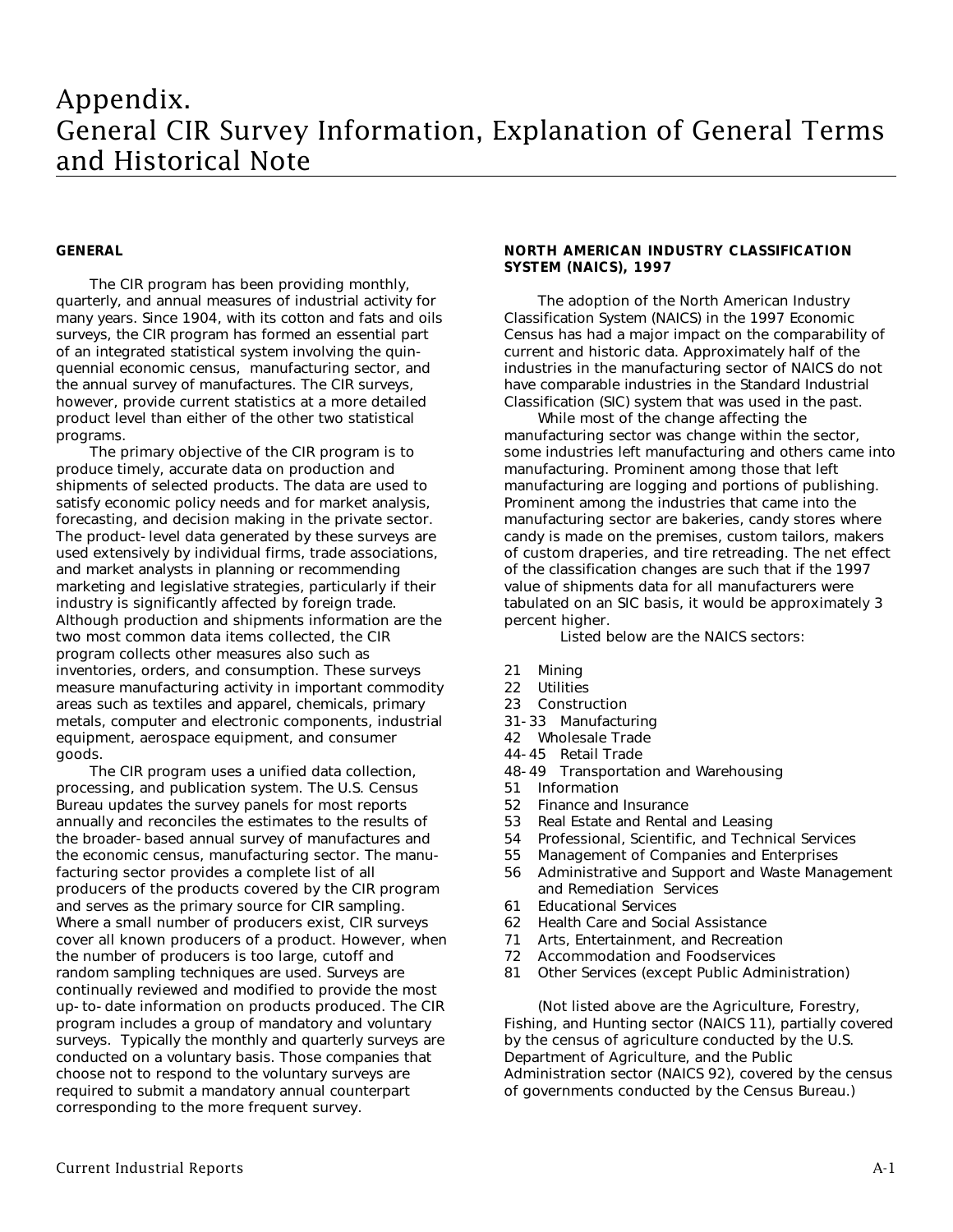The 20 NAICS sectors are subdivided into 96 subsectors (three-digit codes), 313 industry groups (four-digit codes), and, as implemented in the United States, 1170 industries (five- and six-digit codes).

# **FUNDING**

The Census Bureau funds most of the surveys. However, a number of surveys are paid for either fully or partially by other Federal Government agencies or private trade associations. A few surveys are mandated, but all are authorized by Title 13 of the United States Code.

# **RELIABILITY OF DATA**

Survey error may result from several sources including the inability to obtain information about all cases in the survey, response errors, definitional difficulties, differences in the interpretation of questions, mistakes in recording or coding the reported data, and other errors of collection, response, coverage, and estimation. These nonsampling errors also occur in complete censuses. Although no direct measurement of the biases due to these nonsampling errors has been obtained, precautionary steps were taken in all phases of the collection, processing, and tabulation of the data in an effort to minimize their influence.

A major source of bias in the published estimates is the imputing of data for nonrespondents, for late reporters, and for data that fail logic edits. Missing figures are imputed based on period-to-period movements shown by reporting firms. A figure is considered to be an impute if the value was not directly reported on the questionnaire, directly derived from other reported items, directly available from supplemental sources, or obtained from the respondent during the analytical review phase. Imputation generally is limited to a maximum of 10 percent for any one data cell. Figures with imputation rates greater than 10 percent are suppressed or footnoted. The imputation rate is not an explicit indicator of the potential error in published figures due to nonresponse, because the actual yearly movements for nonrespondents may or may not closely agree with the imputed movements. The range of difference between the actual and imputed figures is assumed to be small. The degree of uncertainty regarding the accuracy of the published data increases as the percentage of imputation increases. Figures with imputation rates above 10 percent should be used with caution.

# **DATA REVISIONS**

Statistics for previous years may be revised as the result of corrected figures from respondents, late reports for which imputations were originally made, or other corrections. Data that have been revised by more than 5percent from previously published data are indicated by footnotes.

## **DISCLOSURE**

The Census Bureau collects the CIR data under the authority of Title 13, United States Code, which specifies that the information can only be used for statistical purposes and cannot be published or released in any manner that would identify a person, household, or establishment. "D" indicates that data in the cell have been suppressed to avoid disclosure of information pertaining to individual companies.

# **EXPLANATION OF GENERAL TERMS**

**Capacity.** The maximum quantity of a product that can be produced in a plant in 1 day if operating for 24 hours. Includes the capacity of idle plants until the plant is reported to be destroyed, dismantled, or abandoned.

**Consumption.** Materials used in producing or processing a product or otherwise removing the product from the inventory.

**Exports.** Includes all types of products shipped to foreign countries, or to agents or exporters for reshipment to foreign countries.

**Gross shipments.** The quantity or value of physical shipments from domestic establishments of all products sold, transferred to other establishments of the same company, or shipped on consignment, whether for domestic or export sale or use. Shipments of products purchased for resale are omitted. Shipments of products made under toll arrangements are included.

**Interplant transfers.** Shipments to other domestic plants within a company for further assembly, fabrication, or manufacture.

**Inventories.** The quantity or value of finished goods, work in progress, and materials on hand.

**Machinery in place.** The number of machines of a particular type in place as of a particular date whether the machinery was used for production, prototype, or sampling, or was idle. Machinery in place includes all machinery set up in operating positions.

**Net receipts.** Derived by subtracting the materials held at the end of the previous month from the sum of materials used during the current month.

Production. The total volume of products produced, including: products sold; products transferred or added to inventory after adjustments for breakage, shrinkage, and obsolescence, plus any other inventory adjustment; and products that undergo further manufacture at the same establishment.

**Quantities produced and consumed.** Quantities of each type of product produced by a company for internal consumption within that same company.